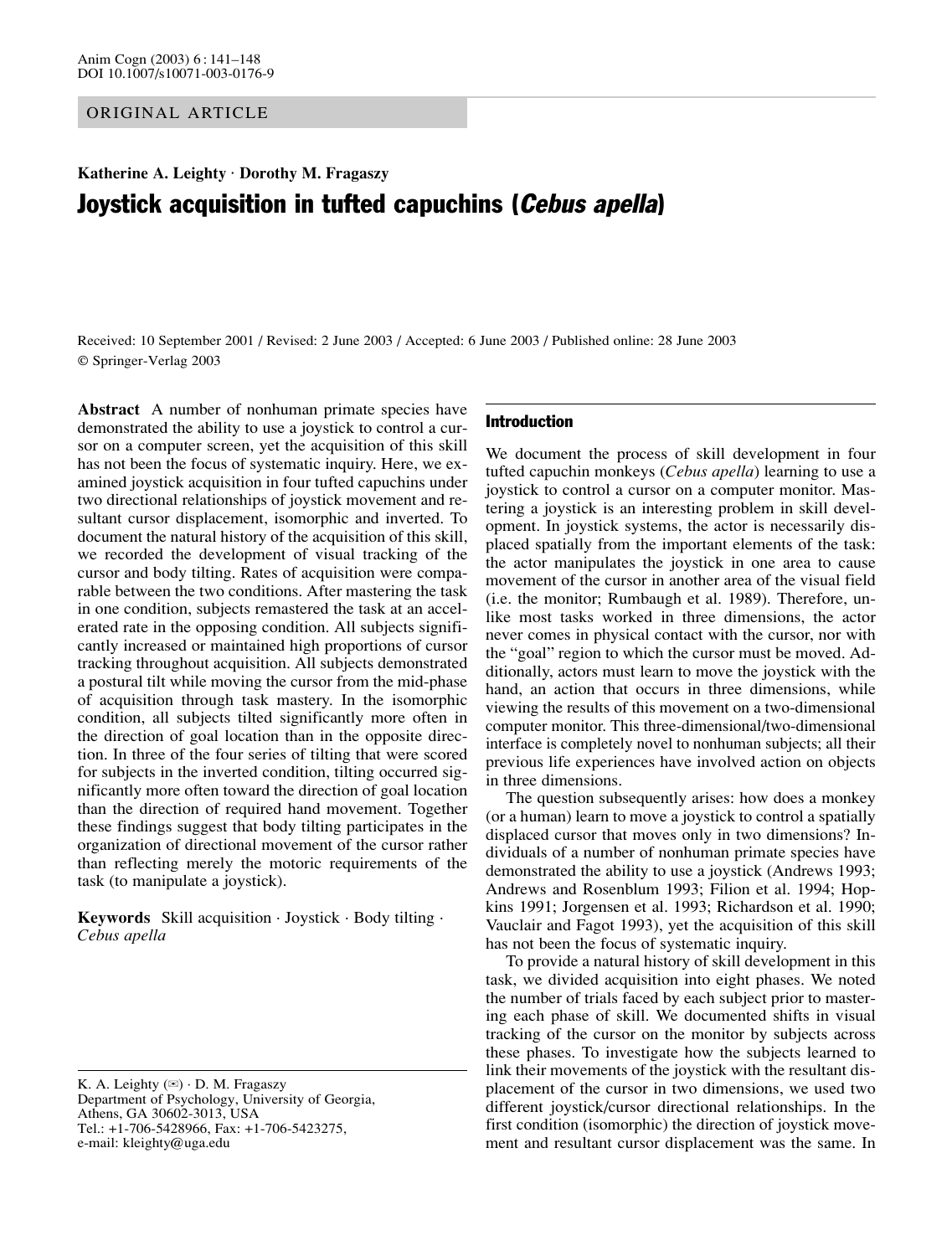the inverted condition the directional relationship between movement of the joystick and cursor was 180° opposed. Two subjects, after mastering the task in the inverted condition, relearned the skill in the isomorphic condition. Due to concurrent research needs, the two subjects that had originally learned the task in the isomorphic condition did not face the reversal (to the inverted condition).

We had previously observed that capuchin monkeys proficient with the joystick tilt their bodies in a distinctive manner (lateral movement of the head and torso) while manipulating the joystick (C.M. Filion et al., unpublished data). This body tilt appears similar in form and context to that demonstrated by humans playing videogames (personal observation). Whereas tilting behavior in this context is quite familiar to us, we have been unable to find a report in the scientific literature of humans tilting the torso while playing video games or completing other computerized tasks. Kluver (1933), however, noted a similar phenomenon in a capuchin monkey "drawing" with chalk or a nail on a floor: "the whole body, and especially the head, often participated in the 'drawing' movements" (p. 304). In Kluver's monkey, the tilting or head movements were not as clearly associated with an effort to control a distal or moving object as they appear to be in manipulating a joystick to control a cursor. Explorations of the perceptual motor workspace via self-generated movements could aid in learning perceptually novel movement–outcome relationships. Tilting may help actors in realizing directional relationships within the perceptual motor workspace either by moving the head toward the goal (changing the distance between the head and the goal region) or by enlarging the actor's movement (of the joystick) and thus making it more salient during the act of moving the joystick. We focus our analysis in this report on the appearance of tilting during acquisition and its directional relation to cursor movement.

Research on the use of controls in a flight simulator suggests that controls are easier to use when movements are directionally compatible with the corresponding display movements (Poulton 1974). Researchers utilizing joystick-testing systems have also found that human learning is facilitated by a direct relationship between controller and display movement (Poulton 1966). Similarly, in nonhumans, Jorgensen (1995) found that capuchin monkeys and chimpanzees took longer to complete trials of a modified version of the CHASE task, in which the subject must bring a cursor in contact with a moving target, when the relationship between joystick movement and cursor displacement was randomized than when this relationship was isomorphic. Along a similar line of investigation, Menzel et al. (1985) found that when chimpanzees use a televised image to reach for items that were obstructed from view, they had significantly more difficulty with the task when the image was reversed, inverted, or both reversed and inverted than when viewing an isomorphic image. Thus, tasks appear to be more difficult to complete when the motor program and resultant alterations to the environment by the body are not isomorphic (i.e. when perception and action do not align). This seems logical because in-

verted relationships between movement and outcome are quite rare in the three-dimensional world. We therefore predicted that subjects initially assigned to the isomorphic condition would acquire skill with the joystick at a faster rate than would those initially assigned to the inverted condition.

Learning the association between joystick manipulation and cursor position and learning the directional relationship present between the two both require visual tracking of the cursor. Incorporation of the cursor's movement into guidance of action should be manifest by visual tracking of the cursor while it moves across the screen. Thus, our second prediction was that each subject would track the cursor more during its displacement as it achieved increasing mastery of the joystick. Since attention to the display would already be in place when subjects encountered the reversed joystick/cursor relationship, our third prediction was that subjects would visually track the cursor significantly more at the four-sided criterion following the reversal than they had at the four-sided criterion in the initial inverted condition. Fourth, because these subjects had learned to monitor the visual display as well as to control the joystick prior to reversal, we expected that they would be able to transfer knowledge of these two key components of the task under the new conditions. Therefore, we predicted that subjects would acquire skill in the isomorphic condition following reversal more quickly than they had in the inverted condition and more quickly than those initially assigned to the isomorphic condition.

Finally, we predicted that these subjects would develop a pronounced body tilt during the course of joystick mastery as seen from informal observation of humans and as previously noted in capuchins (C.M. Filion et al., unpublished data). If body tilts reflect an effort to control the movement of the cursor, we expected that significantly more tilts would occur in the direction of the goal location than in the direction of required joystick movement in all conditions. If the tilt enlarges the movement of the actor, then we expected tilts to occur in the direction of required joystick movement in all conditions.

Our research has three aims. First, we provide a natural history of skill development with attention to behavioral changes that accompany changes in success and efficiency in controlling the cursor. Specifically, we document the development of visual tracking of cursor movement on the monitor and the development of body tilting while monitoring the cursor. Second, we address the consequences of an isomorphic versus an inverted relationship between joystick movement and cursor displacement for skill development. Finally, we address the subjects' adjustment to new parameters of movement following a reversal of this joystick/cursor relationship.

## Methods

#### Subjects and housing

The subjects of this study were four male tufted capuchins (*Cebus apella*): Leo, Nick, Mickey, and Solo (aged 5–7 years). Subjects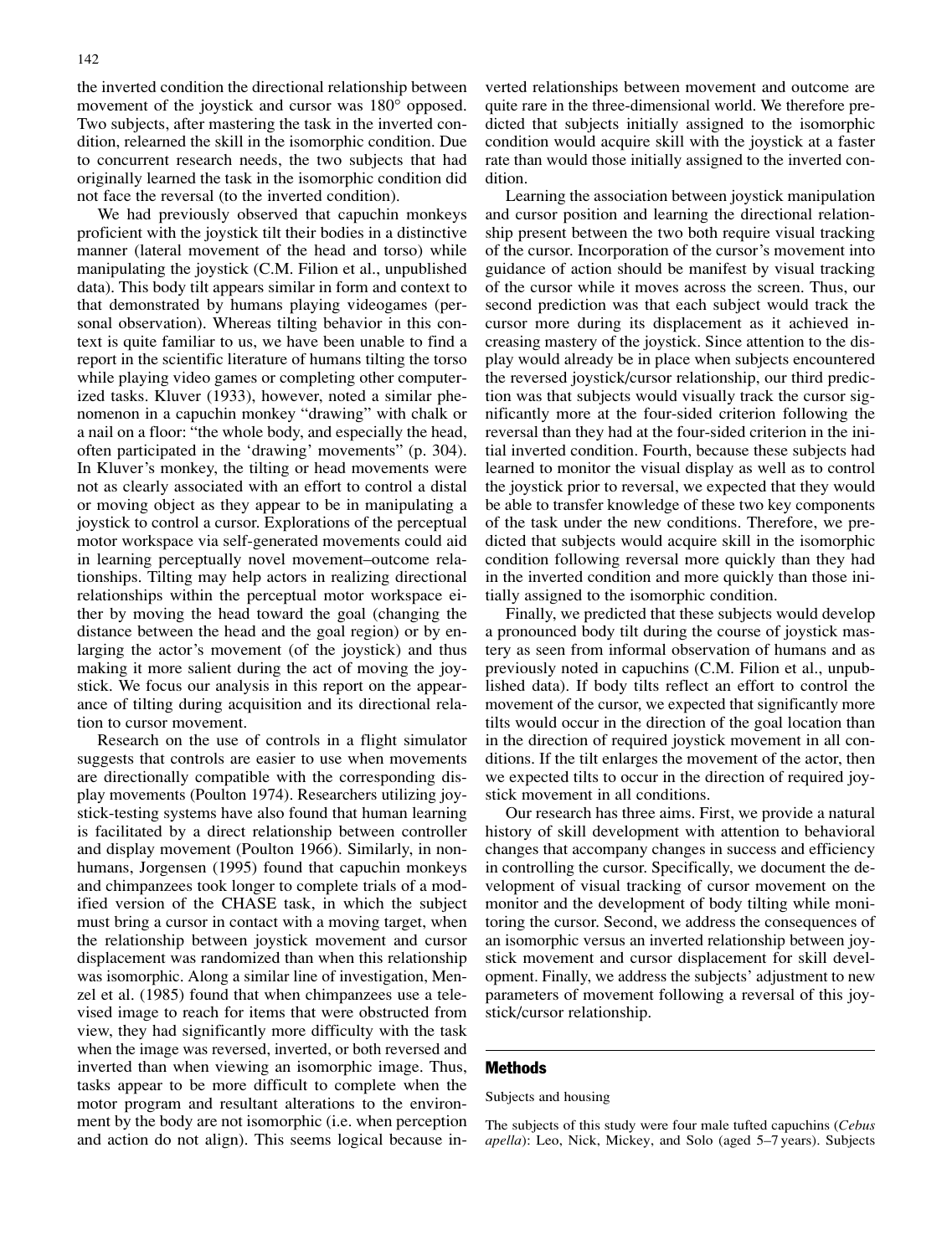



**Fig. 2** Titrations of the SIDES task

were pair housed in indoor cages at the University of Georgia. They were fed Lab Diet monkey chow twice daily and various fruits once a day. Water was available ad libitum. Testing took place outside of the homecage in a separate testing room. Video

and computer equipment was controlled from a room adjacent to

#### Apparatus

this testing room.

**Fig. 1** Joystick testing station

The testing room contained two testing stations. Each station consisted of a clear Plexiglas and metal testing cage (64×47×78 cm) placed in front of a Plexiglas-covered computer monitor (28×20 cm), a Kraft KC3 joystick, Noyes sugar pellet dispenser, and stereo speaker. An armhole (5.84 cm in diameter), providing full range of motion, was centered in the front Plexiglas panel of the cage, set up approximately 10 cm from the joystick and therefore 25 cm from the monitor itself. A perch in front of the armhole permitted animals to sit or stand while manipulating the joystick. The joystick required a deflection of 10° to initiate cursor movement. Once movement of the cursor began, it continued at a constant speed of 5 cm/s until the deflection of the joystick was less than 10°. A Panasonic video camera (model XL-CL700) mounted above the computer monitor provided images of the subject's face and body during testing (see Fig. 1). Additional cameras in the computer room recorded the images presented on the monitor of each testing station. Signals from these four cameras were routed through a Panasonic QuadPlex to allow them to record simultaneously to a single VHS tape.

Subjects were presented with the SIDES task, the first in a series of joystick-mediated tasks developed at the Language Research Center of Georgia State University (Richardson et al. 1990; Rumbaugh et al. 1989). The goal of the SIDES task was to manipulate the joystick to bring a cursor in contact with a highlighted region at the margin of the computer monitor. It began with all 4 margins of the monitor highlighted. The task was self-paced such that the subject's performance controlled progress through the task. A trial was successfully completed when the cursor was moved into the goal region. The program randomized the position of the goal regions across trials. After the successful completion of five trials with four highlighted margins, the goal area titrated down to three highlighted sides. With increasing mastery, the goal region continued to reduce to two sides, one side, 1A (approximately two thirds of a margin), 1B (approximately one third of a margin), and 1C (an area slightly larger than the cursor itself; see Fig. 2). When the cursor contacted a wall outside of the goal region it would stop at that point until the cursor was deflected away from that margin. The program returned to the previous titration of the goal region when the subject experienced difficulty on a titration (i.e. exceeded 20-s time limit for average trial completion for the block and/or dropped out of trials by not contacting the joystick for 45 s).

#### Procedure

Subjects were given the opportunity to work on the SIDES task twice a week for approximately 15–30 min each session. Pairmates were tested simultaneously, each animal at its own station, with one experiencing an isomorphic relationship between joystick movement and resultant displacement of the cursor on the monitor, and the other initially experiencing an inverted relationship. Leo and Mickey were initially assigned to the isomorphic condition. In this condition, manipulation of the joystick in a particular direction resulted in movement of the cursor in that same direction. Thus, when the joystick was manipulated to the left, the cursor moved to the left on the monitor. Nick and Solo were initially assigned to the inverted condition. In this condition, manipulation of the joystick resulted in movement of the cursor on the monitor in a direction 180° opposed to that of joystick manipulation. Thus, movement of the joystick to the left displaced the cursor to the right side of the monitor. Upon achieving mastery of the inverted condition, Nick and Solo were presented with the isomorphic condition and were trained on the SIDES task following the same procedures as above (see Table 1). Successful completion of a trial by placing the cursor in the highlighted region resulted in a tone sounding, a green sunburst display on the computer monitor, and the delivery of a Noyes sugar pellet and/or hand delivery of a piece of nut or dried fruit by the experimenter.

Training took place over an 18-month period. Data from each trial were recorded by the computer and saved to disk by the ex-

**Table 1** Assignment to conditions. *Isomorphic* Direction of joystick movement and cursor displacement are the same. *Inverted* Direction of joystick movement and cursor displacement are 180° opposed

| Subject | First joystick<br>relationship | Second joystick<br>relationship |
|---------|--------------------------------|---------------------------------|
| Leo     | Isomorphic                     | None                            |
| Mickey  | Isomorphic                     | None                            |
| Nick    | Inverted                       | Isomorphic                      |
| Solo    | Inverted                       | Isomorphic                      |
|         |                                |                                 |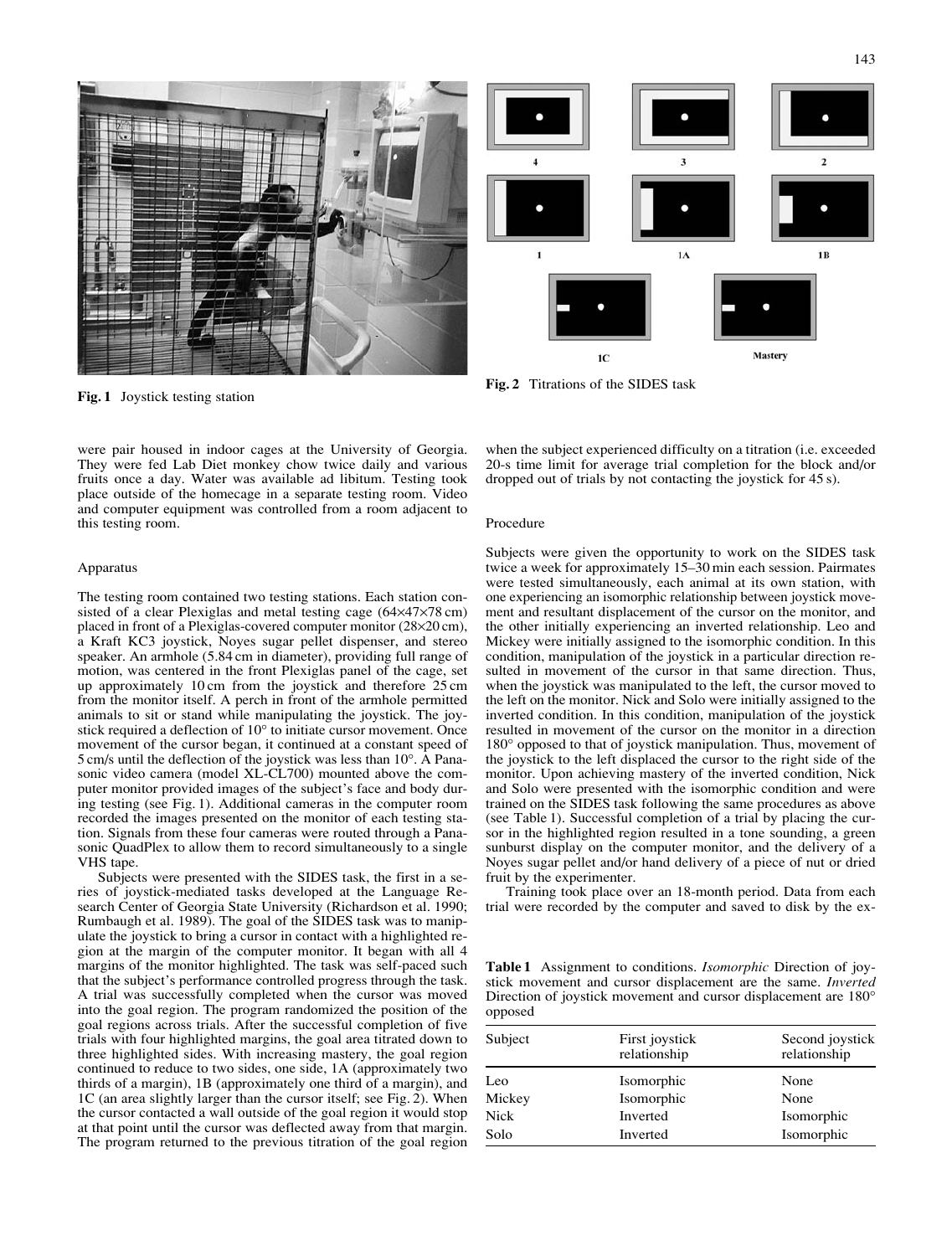perimenter at the end of each testing session. VHS recordings of the testing sessions were digitized using the Broadway software package and selected trials were burned to CDs. Data were collected from these CDs using the Observer Video-Pro (Noldus Corp.), a software package for the analysis of observational data.

## Data scoring

Video records were scored for three elements of joystick acquisition: trial completion, cursor tracking, and body tilting as judged by two observers. The percentage agreement for these two observers examining trial completion for two subjects was 100%. The percentage agreement over 30 trials for two subjects was 100% for cursor-tracking data with a maximum time discrepancy of  $\pm$  0.1 s, and 100% for frequency and direction of body tilts.

### *Acquisition*

Rate of acquisition was determined by recording the total number of trials presented prior to first achieving specific criteria at each titration. We defined this criterion to be successful completion of 9 out of 10 consecutive trials for the particular titration. Criterion for joystick acquisition, or mastery of the SIDES task, was defined as successful completion of 18 out of 20 consecutive trials at the 1C titration following attainment of mastery on all prior titrations. In these 18 trials, the goal region was present on each margin at least two times and the subject could not bring the cursor in contact with the margin of the monitor outside of the highlighted goal region on more than one occasion per trial.

#### *Cursor tracking*

For each subject in each condition, the first 25 completed trials at mastery of each titration and upon joystick acquisition (including the 10 in which mastery was achieved) were scored for cursor tracking using frame-by-frame analysis of digitized images. We defined cursor tracking as the proportion of total trial duration in which the subject's pupils followed movement of the cursor on the monitor. Because the images from the computer monitor and frontal view of the subject were recorded simultaneously, we were able to examine a close-up image of the subject's face along with the image on the monitor that they were viewing in a simultaneous manner. With this setup it was possible to document the movement of the subject's pupil with the movement of the cursor. A timer was used to measure the total trial duration, defined as the period beginning with the first movement of the cursor and ending when the cursor entered the goal region. A second timer measured duration of cursor tracking. This timer only ran while the subject's pupil moved with the cursor and was paused when the cursor halted (since we were unable to determine at that time if the subject was tracking), the subject was not facing the monitor, or when the pupil did not move isomorphically with the cursor. Proportion of trials spent tracking was therefore calculated by dividing duration of cursor tracking by trial duration.

#### *Body tilting*

Using the digitized images and the Observer Video-Pro software, a frequency of body-tilting behavior was determined for each subject by scoring the total number of tilts per trial for 25 trials upon attainment of the four-sided criterion, one-sided criterion, and criterion for joystick mastery. The first 30 trials upon attaining joystick mastery (15 trials with the goal located on either side of the monitor) were scored to examine the frequency of tilting in each direction (left/right). We defined body tilting as movement of the body such that the ear opposite the direction of body movement passed over the midline of the subject's body (see Fig. 3). Total tilts in the left and right direction were scored for each trial by placing a vertical line overlay on the video screen and aligning it



**Fig. 3** Depiction of body tilting

with the longitudinal axis of the torso at the body midline. The body midline was determined by using the forward-facing image of the subject prior to the beginning of each trial and placing the line on the subject's nose and between the hips. Each pass of the opposite ear over the midline in both the left and right direction was recorded. Movements of the ear over the midline when not facing the screen, or occurring during characteristic head bobs (typical of these monkeys in this test situation), were not counted as tilts. Location of the goal was recorded concurrently for analysis of the direction of tilt as a function of goal location and joystick/cursor relationship.

### Data analysis

To examine the prediction that joystick acquisition would occur more quickly in the subjects initially exposed to the isomorphic condition than those in the inverted condition, the numbers of trials presented prior to achieving each criterion for each subject were compared visually (the low *n* precluded the use of inferential statistics to compare the two conditions). Graphic depiction provided a means to examine individual trends in acquisition across the criteria and to examine differences between the conditions.

To test the prediction that cursor tracking would increase during acquisition for all subjects under the initial conditions we calculated the average proportion of a trial spent tracking for the first 25 trials following attainment of each criterion. Next, for each subject we conducted a sign test comparing the 25 trials from the foursided criterion and 25 trials at criterion for joystick mastery. This was a one-tailed test and alpha was set at 0.05. The same procedure was used to test the prediction that subjects initially experiencing the inverted condition would track significantly more at criterion for the four-sided titration in the isomorphic condition following reversal than they did in the initial inverted condition.

To test the predictions that subjects that underwent reversal would master the isomorphic condition more quickly than they did the initial inverted condition and that they would master the isomorphic condition following reversal more quickly than the subjects initially placed in the isomorphic condition, trials to each criterion of joystick mastery were presented graphically for each subject. This allowed for a comparison within subjects of their initial and reversal performance as well as a comparison of the performance of both reversal subjects in the isomorphic condition to the performance of the two subjects that initially experienced that condition.

To examine the final prediction, that subjects would demonstrate body tilting during acquisition of the joystick, the frequency of tilts per trial for 25 trials for each subject at the four-sided titration, one-sided titration, and joystick mastery were examined. If tilting was present at joystick mastery, we examined the direction of tilts when the goal was located at the right and left of the moni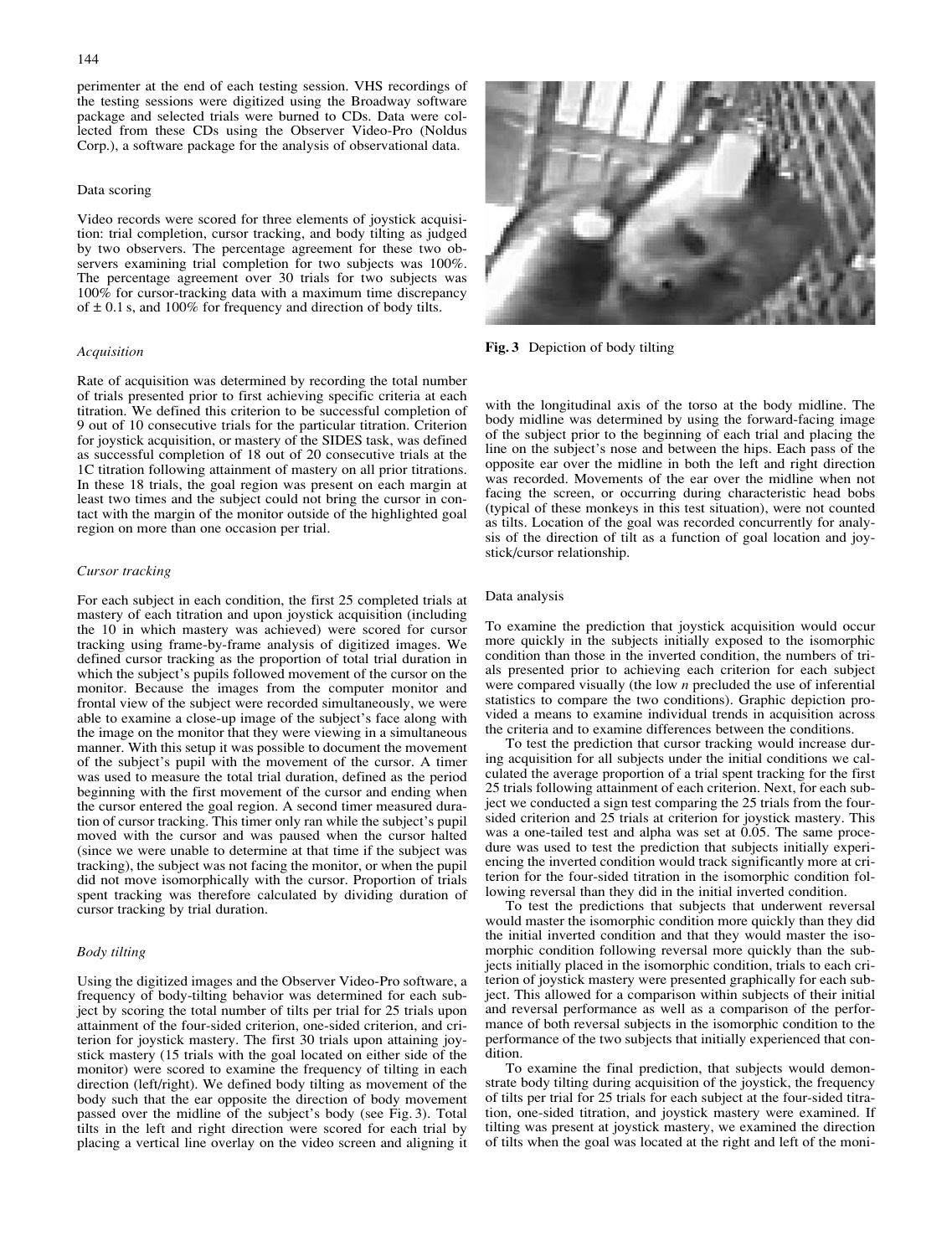tor. This analysis was conducted using a two-tailed binomial test with alpha set at 0.05. The critical analysis to test this prediction was the examination of the tilting behavior of subjects in the inverted condition. Direction of goal location and direction of required hand movement are the same in the isomorphic condition but 180° opposed in the inverted condition. Thus, it is in the inverted condition that it can be determined if subjects tilt in accord with the direction of required hand movement or with goal location.

# **Results**

All subjects reached criterion for joystick mastery in the initial condition. Subjects in the isomorphic and inverted conditions appeared to attain overall joystick mastery in equivalent numbers of trials (see Fig. 4). In the initial isomorphic condition, Leo acquired the task in 2,237 trials and Mickey did so in 3,195 trials. Nick and Solo initially experienced the inverted condition and acquired the task in 2,483 and 3,364 trials, respectively.

Three of four subjects significantly increased their proportion of trial spent visually tracking the cursor from criterion at the four-sided titration to joystick mastery (see Fig. 5). Leo maintained a fairly consistent level of tracking throughout acquisition (0.778 at four-sided titration and 0.791 at mastery). Mickey demonstrated a significant increase from 0.029 at the four-sided titration to 0.673 at mastery (sign test, *P*<0.001). Nick demonstrated a significant increase in cursor tracking from 0.00 at the four-sided titration to 0.900 at mastery (sign test, *P*<0.001). Solo increased cursor tracking significantly from 0.108 at the foursided titration to 0.535 at mastery (sign test, *P*<0.001). Nick was tracking at 0.969 and Solo at 0.630 at criterion of the four-sided titration in the reversal isomorphic condition. Both subjects tracked significantly more at criterion for the four-sided titration of the reversal isomorphic condition than they did in the initial inverted condition (sign tests, *P*<0.001 for both subjects).



**Fig. 4** Trials to criterion (isomorphic vs inverted) in the initial condition and reversal isomorphic condition



**Fig. 5** Proportion of trial spent visually tracking the cursor in the initial condition (isomorphic or inverted)

Following reversal, Nick remastered the task in the isomorphic condition in 843 trials and Solo did so in 327 trials. Therefore, both subjects that underwent reversal from the initial inverted condition to the isomorphic condition mastered the second task far more quickly than the first. Additionally, both of these subjects mastered the isomorphic condition in fewer trials than did Leo and Mickey, who initially experienced this condition (see Fig. 4).

All subjects, in all conditions, demonstrated body tilting during the course of acquisition and at mastery (see Table 2). Tilting was absent in all subjects when first pre-

**Table 2** Frequency of body tilts per trial

| Subject     | Condition  | Four-<br>sided<br>titration | One-<br>sided<br>titration | Mastery |
|-------------|------------|-----------------------------|----------------------------|---------|
| Leo         | Isomorphic | 0                           | 0.24                       | 0.64    |
| Mickey      | Isomorphic | 0                           | 0.08                       | 1.4     |
| Nick        | Inverted   | 0                           | 0.48                       | 0.88    |
| Solo        | Inverted   | 0                           | 0.36                       | 0.64    |
| <b>Nick</b> | Isomorphic | 0.44                        | 0.28                       | 1.04    |
| Solo        | Isomorphic | 0.2                         | 1.2.                       | 0.8     |

**Table 3** Direction of body tilts at joystick mastery

| Subject     | Condition  | Goal<br>location | Total tilts Tilts<br>(in trials) | to goal | <b>Binomial</b><br>$P$ -value |
|-------------|------------|------------------|----------------------------------|---------|-------------------------------|
| Leo         | Isomorphic | R                | 15                               | 15      | < 0.001                       |
|             |            | L                | 22                               | 19      | < 0.001                       |
| Mickey      | Isomorphic | R                | 23                               | 20      | < 0.001                       |
|             |            | L                | 15                               | 15      | < 0.001                       |
| <b>Nick</b> | Inverted   | R                | 24                               | 21      | < 0.001                       |
|             |            | L                | 33                               | 30      | < 0.001                       |
| Solo        | Inverted   | R                | 16                               | 16      | < 0.001                       |
|             |            | L                | 16                               | 8       | 0.500                         |
| <b>Nick</b> | Isomorphic | R                | 19                               | 19      | < 0.001                       |
|             |            | L                | 12                               | 10      | 0.039                         |
| Solo        | Isomorphic | R                | 22                               | 22      | < 0.001                       |
|             |            | L                | 13                               | 12      | 0.003                         |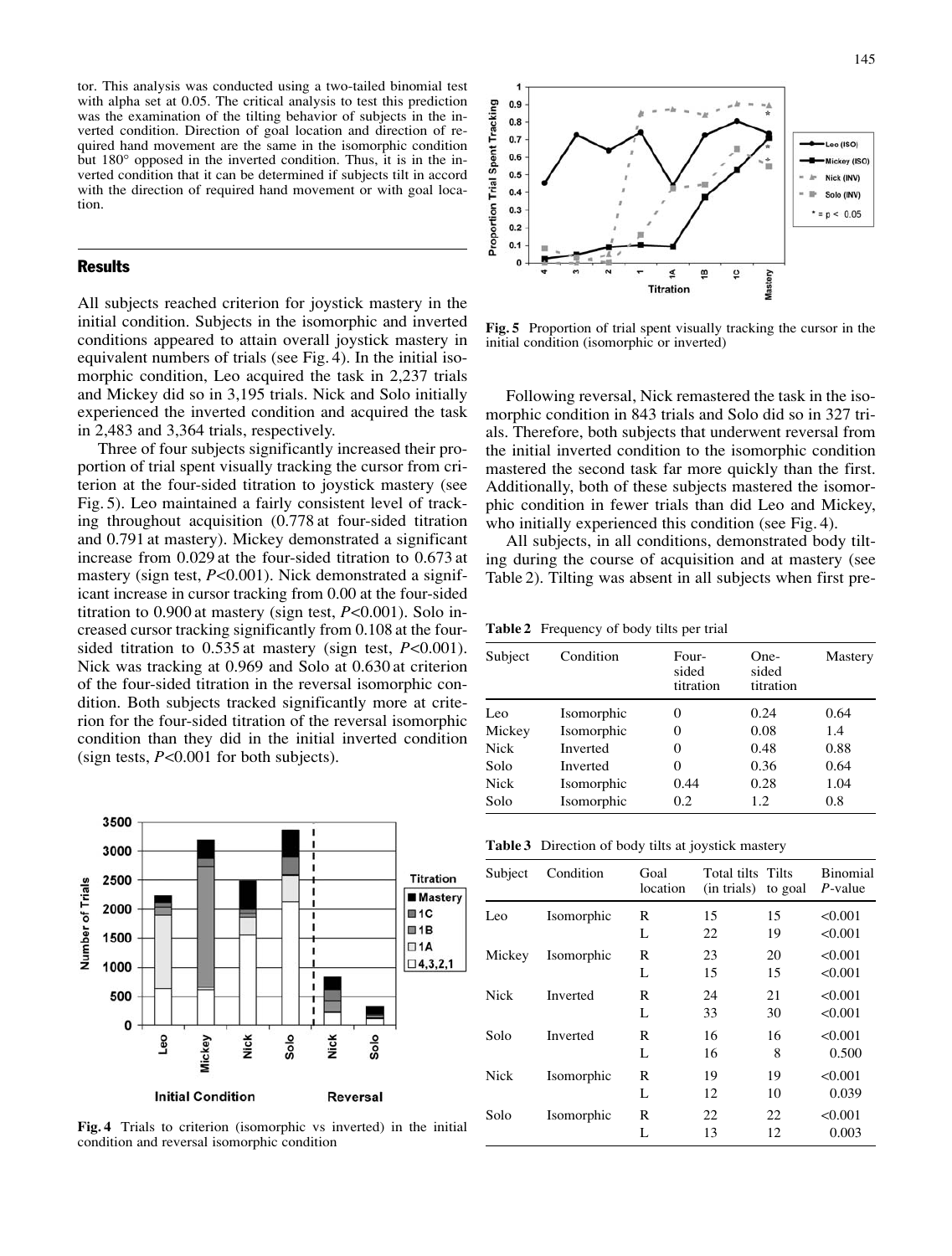sented with this task, but it appeared in all subjects at the time of attainment of criterion at the one-sided titration. Subjects in the isomorphic condition tilted significantly more often in the direction of goal location than in the opposite direction (for both subjects in both directions *P*<0.05 for all binomial tests; see Table 3). In the inverted condition, Nick tilted significantly more in the direction of goal location than in the opposite direction for both goal locations (binomials, *P*<0.001), while Solo tilted significantly more in the direction of goal location when the goal region was located on the right side of the monitor (binomial, *P*<0.001) but not when it was on the left side of the monitor (binomial, *P*=0.5). Therefore, in three of the four series of tilting that were scored for subjects in the inverted condition, tilting occurred significantly more often toward the direction of goal location than the direction of required hand movement (see Table 3).

# **Discussion**

Confirming previous findings that capuchins can utilize joystick-testing systems, all four capuchin monkeys achieved criterion for mastery of the joystick (Filion et al. 1994; Jorgenson et al. 1993). These monkeys mastered this task in the isomorphic condition when joystick movement and cursor displacement were directionally locked, and when the joystick was rotated 180° (resulting in cursor displacement in the opposite direction of joystick movement). Contrary to our prediction, the animals that initially experienced the inverted condition mastered the task in a comparable number of trials to the animals in the isomorphic condition. This suggests that the directional relationship between joystick movement and cursor displacement does not affect overall rate of acquisition. This finding is contrary to work done with chimpanzees using televised images to locate objects as well as findings from investigations of human aviators, chimpanzees, and capuchins utilizing joystick-testing systems that suggest that an isomorphic relationship facilitates learning (Jorgensen 1995; Menzel et al. 1985; Poulton 1966, 1974). Our findings lend support to the view that the directional relationships between physical action and resultant object movement are learned associatively. In other words, all directional relationships between action and resultant motion should be learned by capuchins in comparable numbers of trials.

We observed that the proportion of trial length spent visually tracking the cursor covaried positively with skill development in three of the four subjects. The fourth subject tracked the cursor at a rate comparable to that of the other subjects at overall joystick mastery when attaining criterion for mastery of the four-sided titration. This subject maintained this level of tracking throughout skill development. Therefore, this subject was tracking at a high rate beginning from attainment of criterion at the foursided titration and across acquisition. By tracking the cursor's movement on the screen, subjects could learn that the joystick controlled the cursor and the directional link between them.

Following their mastery of the task in the inverted condition, two subjects remastered the task in the isomorphic condition. Since knowledge of the joystick–cursor relationship was already in place prior to the reversal, we expected these animals to track significantly more at mastery of the four-sided titration during reversal than they did at the same point in mastery of the inverted condition. Our findings supported this prediction. Once an animal learned to use the information provided by the computer screen it continued to do so, even if critical task parameters were altered.

Following the same line of reasoning, we predicted that subjects that underwent the reversal would master the isomorphic condition in fewer trials than they did the inverted condition, and that they would do so in fewer trials than it took the two other subjects initially assigned to the isomorphic condition. Our findings supported both of these predictions. Subjects that underwent the reversal mastered the isomorphic condition in fewer trials than it took them to master the inverted condition and fewer trials than it took those animals exposed only to the isomorphic condition. Therefore, not only are these animals retaining the behavior of cursor tracking when task parameters are changed but they are also retaining other task knowledge.

Consistent with the findings of C.M. Filion et al. (unpublished data), all subjects demonstrated a postural tilt of the body while mastering the use of the joystick. This tilt was absent at the four-sided criterion but appeared in all subjects by the time they attained the one-sided criterion. Thus, this behavior is not intrinsic to the task but does appear to aid subjects in their mastery. Subjects that underwent the reversal continued to demonstrate the body tilt following this alteration of the joystick–cursor relationship. We sought to determine which factor of the task (goal location or direction of joystick movement) governed the direction of the tilt, by examining the tilts of subjects in the inverted condition. In this case a goal located on the right of the monitor would require a hand movement on the joystick to the left. In three of the four cases (2 subjects in inverted condition x2 directions of goal location) the subjects tilted significantly more in the direction of goal location than direction of required joystick movement. These results tentatively suggest that direction of tilt reflects attentional demands of the task and not its motoric requirements.

We found no literature on postural body tilts in skill acquisition or performance in humans even though this behavior can be observed in a number of everyday situations. For example, consider the body tilt that occurs when a bowler watches the ball traverse the lane, when a golfer strikes a putt and watches it move to the cup, after a tennis player strikes a shot that is approaching the boundary lines, or even when a person is playing a video game. All of these situations, as well as the one we addressed here, share one key commonality: that the actor tilts when out of direct physical contact with the object that he or she is acting upon. In the case of the bowler, the tilt occurs after the ball has left the hands and as it is approaching the pins. It appears that the tilt occurs as "an attempt to steer"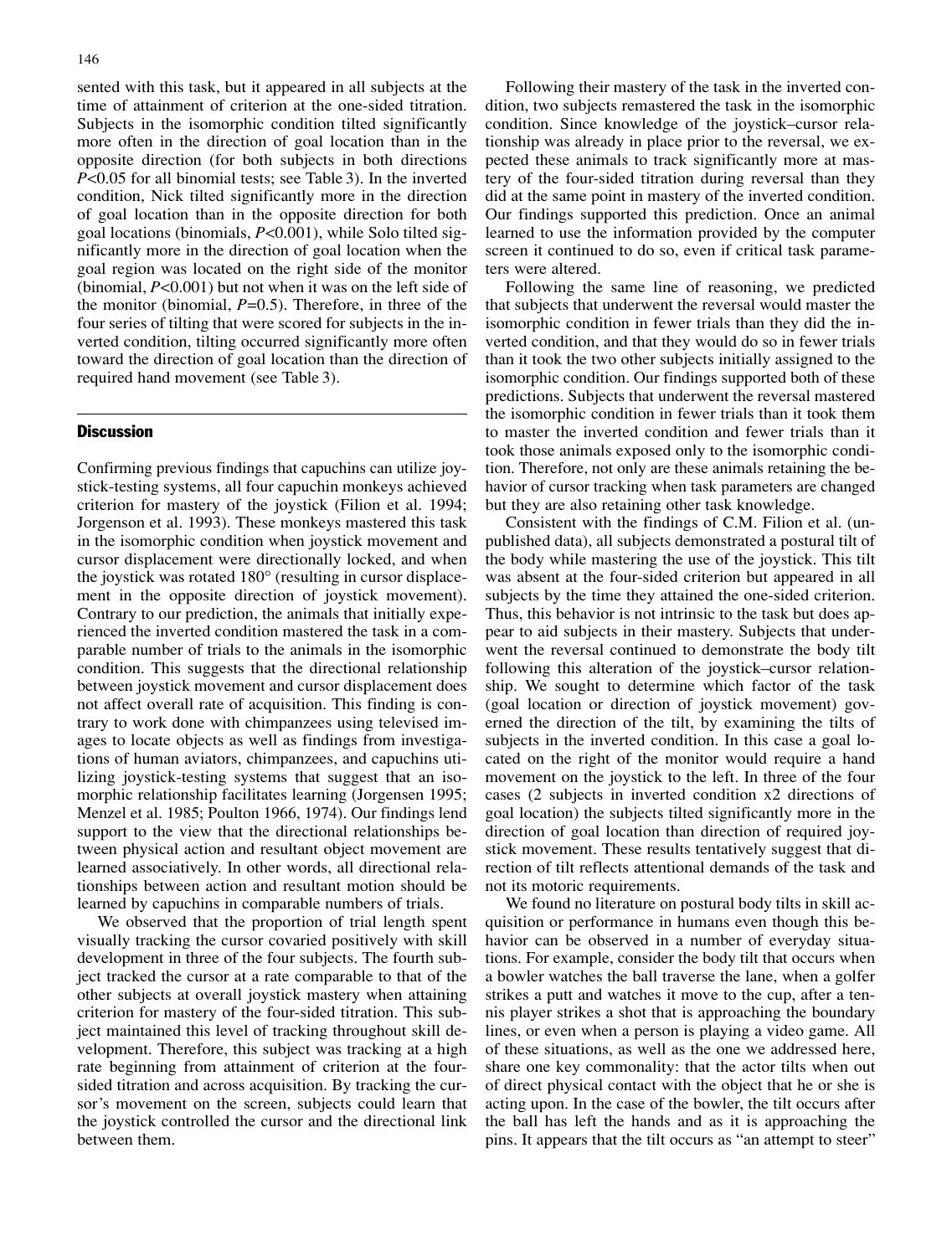the ball away from the gutters and toward the center pin. For the golfer, the tilt occurs after the club strikes the ball and as the ball is moving to the cup. In this case, it seems that the tilt occurs in a manner consistent with an attempt to steer the ball into the cup. A similar situation occurs with the tennis player. The tilt occurs after the player strikes the ball with the racket and as the ball is moving out of bounds, thus giving the appearance that the player is attempting to direct the ball to drop inside the line and not sail beyond. Finally, in the case of children playing video games and monkeys learning to utilize a joystick to control a cursor on a screen, we believe the tilt is an attempt to control a situation in which there is not a direct physical connection between their action and the movement of the target object.

Tilting is observed to occur in sports situations after loss of contact with the object but while waiting for the final outcome. The same appears to occur when tilting while using video systems. The subjects or players can act upon the joystick to control movement on the screen but are not directly displacing the cursor physically (by placing their hand or joystick directly on it). We believe that body tilting in joystick tasks is a reflection of the spatially disjointed nature of the tasks. The tilt occurs when the object receiving the action is out of direct physical contact with the actor and prior to movement outcome. From a dynamic systems perspective, the production of a body tilt may serve to enlarge (or perhaps deepen) the perceptual-motor workspace (Newell 1991). By altering the position of the body with a tilt, individuals create additional kinesthetic stimulation in a situation where proprioceptive stimulation is not being provided by the goal or target object (i.e. the ball in sports or goal region on the computer monitor).

To test the notion that tilting reflects a lack of direct physical control of the object acted upon at the time of outcome, one might compare skill acquisition using three versions of computer-mediated testing systems. We would first want to replicate our results in naive animals using the joystick-mediated system. Second, we would want to see if tilting is also present in animals learning to control a cursor on a screen using a rollerball interface. This system would present the subject with the same form of spatial displacement of action from outcome that is present in the joystick-mediated system. Because of the similar nature of the joystick and rollerball systems, we would expect tilting to be present in subjects mastering and utilizing the rollerball system. Finally, to test that it is the disjointed nature of the system setup that governs tilting behavior, one could train naive subjects to use a touch screen system to bring a cursor in contact with a goal region. Since this system would allow for direct action upon the target object as well as direct physical control at time of outcome, we predict that body tilting would be absent in subjects mastering this paradigm.

Computerized testing systems provide us with a new and interesting medium with which to document skill acquisition. Several interesting questions about the acquisition of skill in these systems remain to be addressed. For example, it would be worthwhile to analyze errors during

the acquisition of this skill, and to document how the behaviors of tracking and tilting are altered during or following joystick movement errors. One could address the questions of how tilts are distributed when the cursor is moved away from the goal region (vs toward the goal region), and whether the subjects track the cursor during these erroneous movements. To simplify such an analysis one could restrict the movement of the joystick using a T-shaped template such that movements toward and away from the goal are clearly defined. Alternatively, one could conduct a detailed path analysis of joystick movements to determine how far each path deviates from an "optimal" or path of minimum distance (see Menzel et al. 2001). It is evident that many other permutations of skill and task are possible using this testing system. Thus, not only are these computerized testing systems providing us with new insight into the cognitive abilities of humans and nonhumans but they provide us with an interesting and timely medium by which to examine perceptual-motor skill.

In sum, we have shown that capuchin monkeys are capable of skilled manipulation of a joystick to direct a cursor on a computer monitor under both isomorphic and inverted directional relationships. Previous knowledge of task parameters facilitated performance for those animals that underwent a reversal of the directional relationship following initial task mastery. In our documentation of the natural history of this skill, we observed that visual tracking of the cursor on the monitor increased with proficiency at this task. Subjects maintained this higher proportion of trial length spent tracking the cursor when undergoing the directional reversal following initial task mastery. Thus, these subjects had learned that tracking was an effective way of gaining information from the two-dimensional environment. Finally, subjects were observed to tilt their bodies while manipulating the joystick, much like that which we see in human users. This tilt was observed to increase with skill development and we have tentative evidence that the tilt is governed by goal location rather than direction of required joystick movement. This suggests that the postural adjustment reflects some aspect of the cognitive/perceptual process rather than being the result of a motoric demand of the task.

**Acknowledgements** We thank Christine Orman, Sarah Cummins-Sebree, and Kai McCormack for their assistance in experimental design, data collection, and analysis. We thank the University of Georgia Instrument Shop for the construction of our apparatus. We are grateful to Patrick Ulam for programming assistance, as well as David Washburn and colleagues at the Language Research Center of GSU for programming modifications and hardware. This work was supported by grant no. CHD06106 from the National Institutes of Health of the United States to Georgia State University.

### **References**

- Andrews MW (1993) Video-task paradigm extended to *Saimiri*. Percept Mot Skills 76:183–191
- Andrews MW, Rosenblum LA (1993) Live-social-video reward maintains joystick task performance in bonnet macaques. Percept Mot Skills 77:755–763